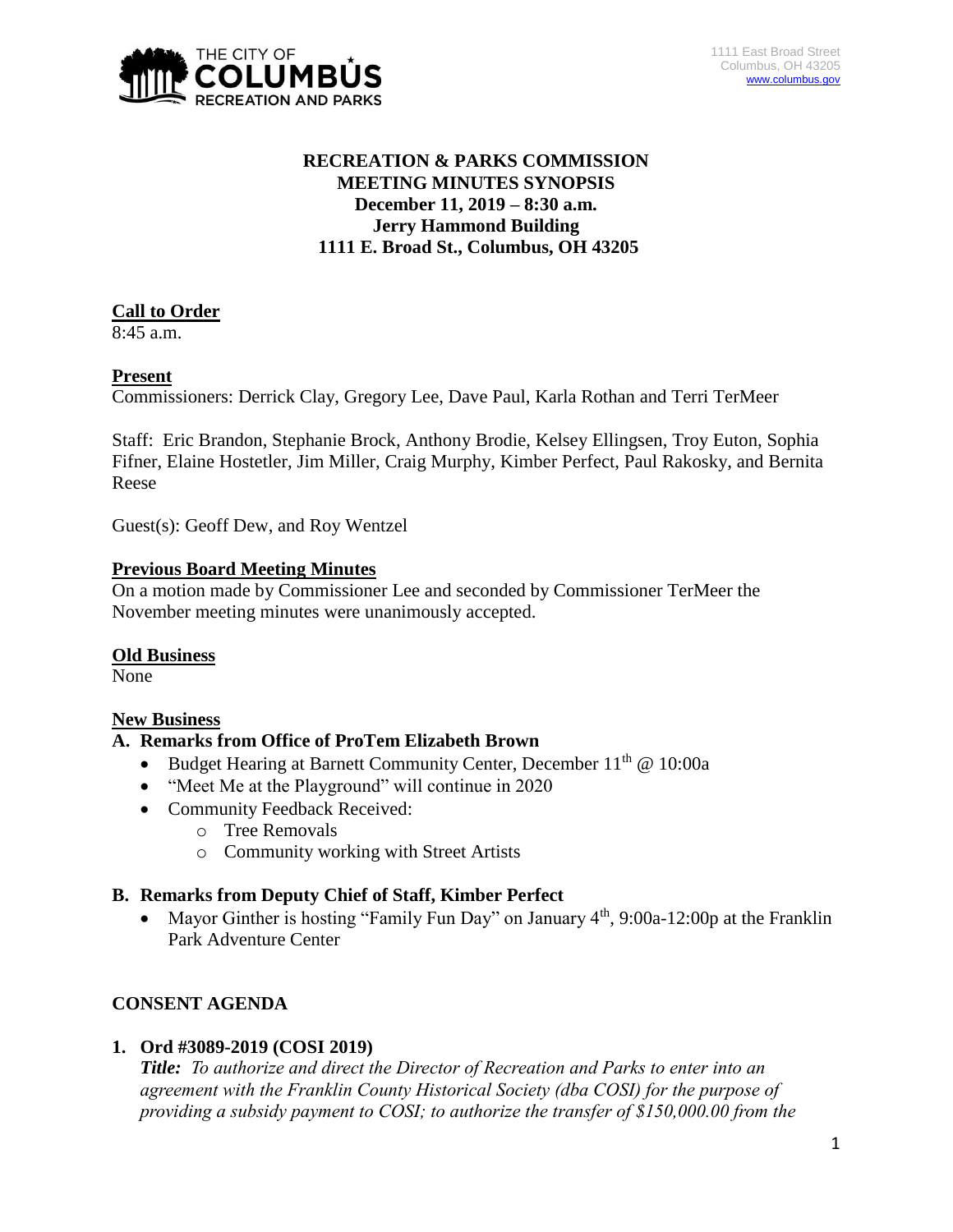

*General Fund to the Recreation and Parks Operating Fund; to authorize the appropriation of \$150,000.00 within the Recreation and Parks Operating Fund; and to authorize the expenditure of \$150,000.00 from and within the Recreation and Parks Operating Fund. (\$150,000.00)*

### **2. Ord #3180-2019 (Champions Golf Course - Auditors Certificate 2019-2020)**

*Title: To authorize and direct the City Auditor to establish a certificate in the amount of \$100,000.00 to purchase items such as tables, chairs, televisions and any and all other items necessary for the operation of the clubhouse; and to authorize the expenditure of \$100,000.00 from the Golf Course Capital funds. (\$100,000.00)*

On a motion made by Commissioner Rothan and seconded by Commissioner TerMeer the Commission unanimously approved the Consent Agenda.

# **ADMINISTRATION AGENDA**

#### **3. Ord #3205-2019 (Griggs Boathouse Stormwater BMP's)**

*Title: To authorize and direct the Director of the Recreation and Parks Department to enter into contract with Righter Company for the Griggs Boathouse Stormwater BMP project; and to authorize the expenditure of \$74,950.00 from the Voted Recreation and Parks Bond Fund; and to declare an emergency. (\$74,950.00)*

### **4. Ord #3226-2019 (Berliner Utility Improvements)**

*Title: To authorize and direct the Recreation and Parks Department Director to enter into contract with Trucco Construction Co. for the Lou Berliner Park Utility Service Improvements; to authorize the expenditure of \$800,000.00 from the Recreation and Parks Bond Fund; and to declare an emergency. (\$800,000.00)*

### **5. Ord #3249-2019 (Sawyer Center Sublease 2019-2020)**

*Title: To authorize the Director of Recreation and Parks to enter into a sublease agreement with the Community for New Direction Incorporation to occupy, provide services and manage the first and second floor of the Sawyer Recreation Center, located at 1000 Atcheson St., Columbus, Ohio 43204; and to declare an emergency.*

On a motion made by Commissioner Paul and seconded by Commissioner TerMeer the Commission unanimously approved the Administration Agenda.

### **CRP Foundation Update**

- Commissioner Rothan reviewed the stakeholder list with New Executive Director
- Thank you to Sophia Fifner for all the work that she's done

### **Division Updates**

- Community Relations, Community Relations Chief Sophia Fifner
	- *o* School's Out information is starting to be disbursed